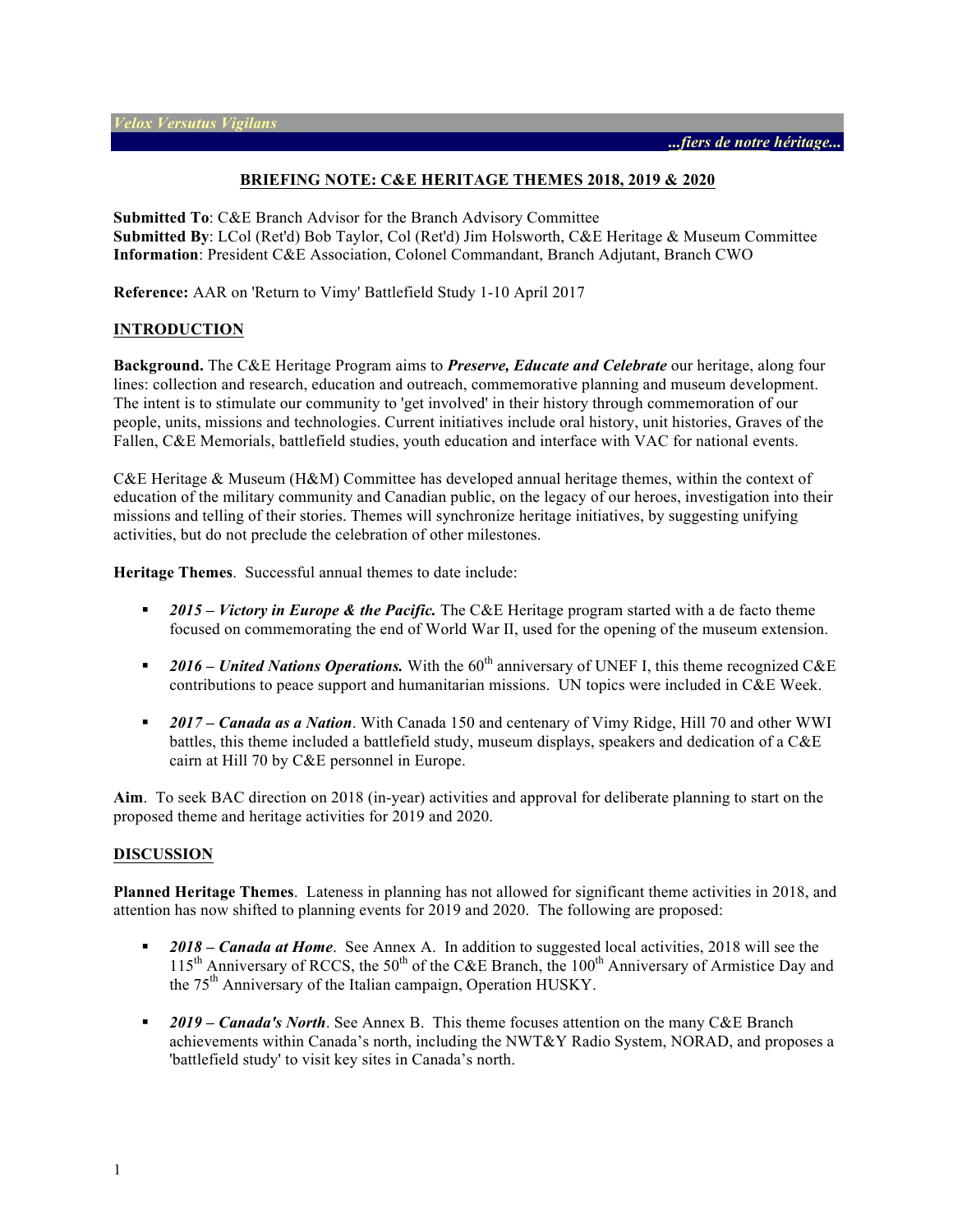§ *2020 – The Liberation of the Netherlands*. The Dutch Connection started with a special presentation by HCapt Liesbeth Langford and by LCol (Ret'd) Peter Sheremeta on the Dutch Signal Museum. BAC has already approved a C&E-led battlefield study to the Netherlands in 2020.

**Funding.** The C&E Museum Foundation, including the Ramsay Withers Heritage Fund, has agreed to lead fund-raising initiatives identified by the Association, Branch Fund and Museum Business Plans.

**Communications.** If approved, the followed will be developed by the C&E H&M Committee:

- communiqué from Branch Leader to Regular and Reserve units and  $CAE$  leadership;
- communiqué from the President C&E Association to its membership and veterans' groups;
- § postings on CMCEN.ca, RCSigs.ca and Branch, Signallers Club, Museum and unit websites, and
- feature articles in appropriate public-domain media such as military magazines.

# **CONCLUSION**

**Direction Sought.** It is requested that the BAC:

- § approve the 2018, and 2019 and 2020 heritage themes;
- communicate and encourage involvement in heritage activities across the Branch;
- direct for 2018 -
	- planning guidance and designated lead for C&E Reunion 2018,
	- acknowledge CFJSR lead on C&E participation in Op HUSKY events,
	- incorporate 'Canada At Home' theme into C&E Week 2018 for PD of domestic operations; and
	- confirm C&E participation in national Armistice Day ceremonies;
- direct for 2019 -
	- approval for a professional study of the North and to proceed with deliberate planning for Op MERCURY GOLD,
	- incorporate 'Canada's North' theme into C&E Week 2019 professional development,
		- examination of lessons-learned from pioneering in the north, as they apply to today, and case studies for Subalterns' and Sergeants' Indoctrinations,
	- assignment of a CAF lead to form a joint (serving / retired) planning committee and explore public support for Op MERCURY GOLD (potential exercise, PD, adventure training),
- **•** direct for 2020 the stand-up of a planning committee for  $75<sup>th</sup>$  Anniversary of Liberation of The Netherlands 2020.



**Annexes** Annex A – Outline of 2018 Activities Annex B – Outline of 2019 and Northern Tour Proposal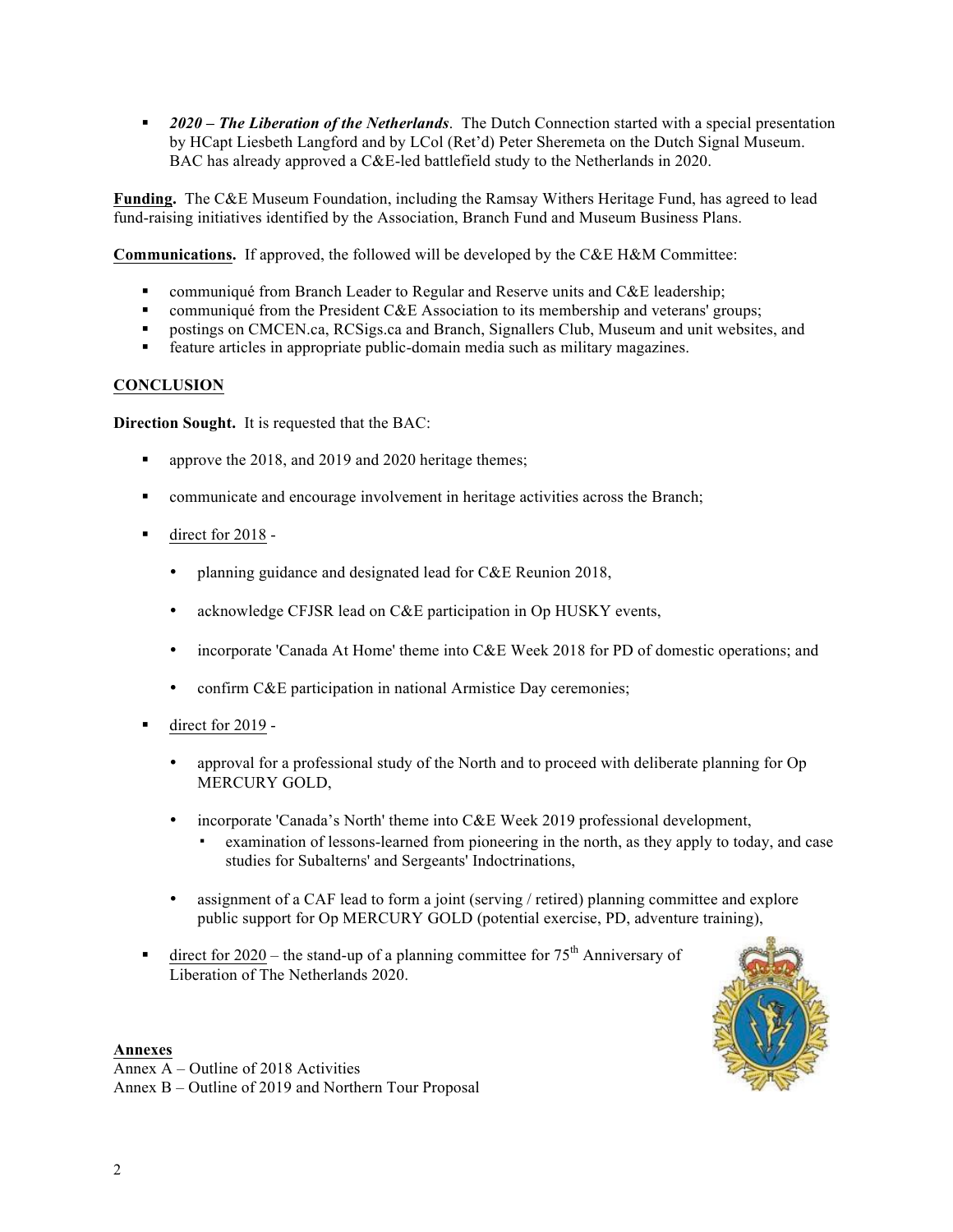# **ANNEX A – C&E HERITAGE THEME 2018 –** *'Canada at Home'*

**Context**. This theme is motivated by the incredible contributions by the C&E Branch to domestic operations. There is potential to celebrate our C&E heritage through the lens of our work on the home front.

**Aim**. To educate Canadians, and our military community, on the legacy of the C&E Branch in domestic operations, through commemoration of our heroes, investigation into their missions and telling of their stories.

**Concept**. Some activities will be coordinated centrally by the Association, Branch and Museum. The main impetus; however, will be the generation of local interest, under the "domestic operations" theme, by Regular / Reserve units and veterans groups. The intent is to stimulate heritage initiatives across our community and does not preclude the celebration of other significant milestones and achievements.

### **CENTRALLY COORDINATED ACTIVITIES**

#### **National Commemorations / Other (Non-Theme) Milestones**

- $\bullet$  75<sup>th</sup> Anniversary of Italian Campaign Op HUSKY. C&E community has been invited by the RCA to send a participates in a battlefield tour through Italy and commemorative trek in Sicily.
- 11 November: Armistice, National War Memorial, Vimy Gate Service, Remembrance Day services.
- C&E Reunion for 115<sup>th</sup> Anniversary of RCCS and 50<sup>th</sup> Anniversary of Branch.
- 65<sup>th</sup> Anniversary of Korean War. National commemorations planned by VAC and KVA.
- 50<sup>th</sup> Anniversary of Wegner Point CFB Petawawa

#### **Professional Development & Education**

- Potential theme for 2018 C&E Week PD symposium including speakers, examination of lessonslearned from domestic missions. Potential case studies:
	- Op TRIBUNE: G8 Summit, ON
	- Op LENTUS 1301: flood relief, AB
	- Op LENTUS 1501: tornado relief, ON
	- Op SEISME: earthquake relief, QC
	- Op REMPART: forest fire relief, QC
	- Op LASER: H1N1 pandemic, ON
- Introduction of 2019 theme Canada's North through Op BOXTOP Alert hercules crash study;
- § Publish case study support material on https://CMCEN.ca
- Incorporate domestic operational experiences into Subalterns' and Sergeants' Indoctrination
- Incorporate theme at Association / Branch Mess Dinners, unit and veteran group dinners.
- Continue 'Speaker Series' on Domestic Topics (EW in Oka, Olympic CCIS, Ice Storm, Y2K....)

#### **Museum Activities & Heritage Programs**

- Helping Canadians display in the Museum (digital input from community, communications plans, etc.)
- Publish and emphasize domestic memorials (part of Memorials Project) including geographic features named after Signalers and Communicators
- Interviews with serving or retired personnel in domestic operations (part of Oral History Project)

#### **Focused Research / Develop the Archives**

- Continue to accession, de-accession and catalogue Museum archives (to enable access and research)
- § Republish articles on missions, or extracts from Semaphore to Satellite, related to domestic operations
- Seek historical accounts or stories from missions in Canada (Oka, FLQ, Olympics, NWT&Y) to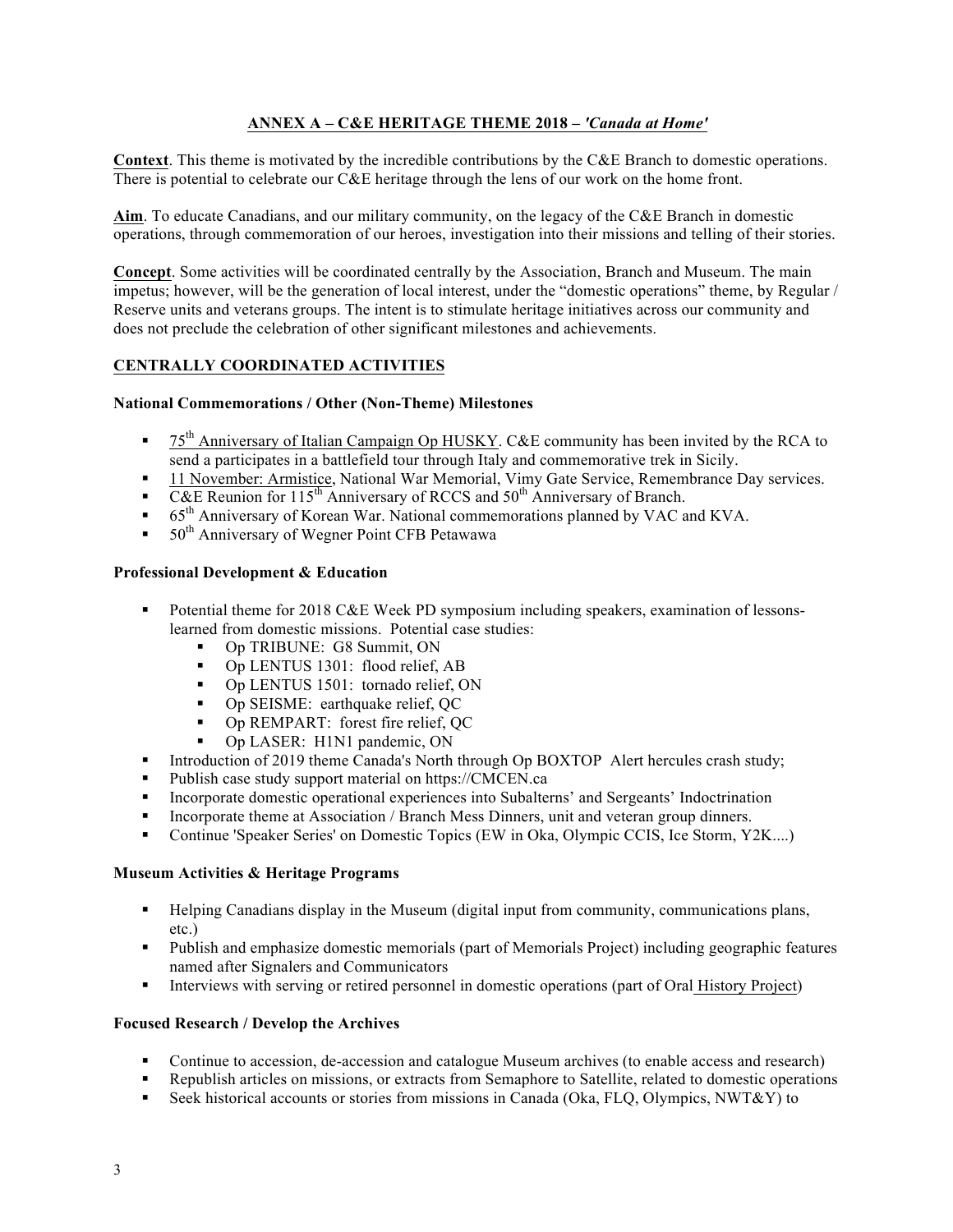enrich our C&E archives historical database, and any museum display

§ Collaborate with RCMP, RKUSI, Queens and RMC for related lectures and research

# **LOCAL UNIT AND REGIONAL ASSOCIATION ACTIVITIES**

**For C&E Units / Staff Branches.** Collaborate regionally between Regular, Reserve and Retired groups:

- Find and visit local graves (priority for Graves of our Fallen Project)
- Displays / banners at entrances / common areas in unit lines or messes
- **•** Presentation, story or theme at mess gatherings or PD session
- Encourage individuals to write articles on domestic operations (for posting on CMCEN.ca)
- § Unit adventure training to a sites in Canada (following the "Battlefield Study" concept)

#### **For Veterans Groups / Associations**

- § Generating interest, enthusiasm and support for any number of local or regional activities
- § Re-enactment groups (such as Vintage Signal Team) to use Canadian operations
- § Mobile exhibits and outreach programs to schools (similar to Hamilton, 32 Sig Regt)
- Associations take on project to capture stories from domestic operations
- Recognize individual contributions to domestic operations

### **IMPLEMENTATION**

**Branch Initiatives**. With BAC endorsement, initiate a Branch Leader communiqué, laying out the plan, requesting activity leads and giving the "Canada at Home Challenge" to all units. Solicit nominations for the Heritage Awards, by rallying interest across the C&E community to get involved, delve into our history and celebrate the C&E role in CCIS development and helping Canadians at home.

**Industry and Academia**. There is also potential to collaborate with industry and the academic communities on the shared history of in the development of Canadian information and communication technologies.

**Activity Leads**. Volunteers needed to coordinate tasks or assist the Museum staff.

**Budget**. Need to identify costs for each activities to be included in the Association & Branch Business Plans or Museum Business Plan, to enable the C&E Foundation to facilitate support and fund-raising.

#### **References/Websites**

Published articles for domestic operations: https://CMCEN.ca Semaphore to Satellite http://www.cfc.forces.gc.ca http://www.rcsigs.ca/index.php/Graves\_of\_our\_Fallen\_Project http://www.rcsigs.ca/index.php/CandE\_Memorials\_Project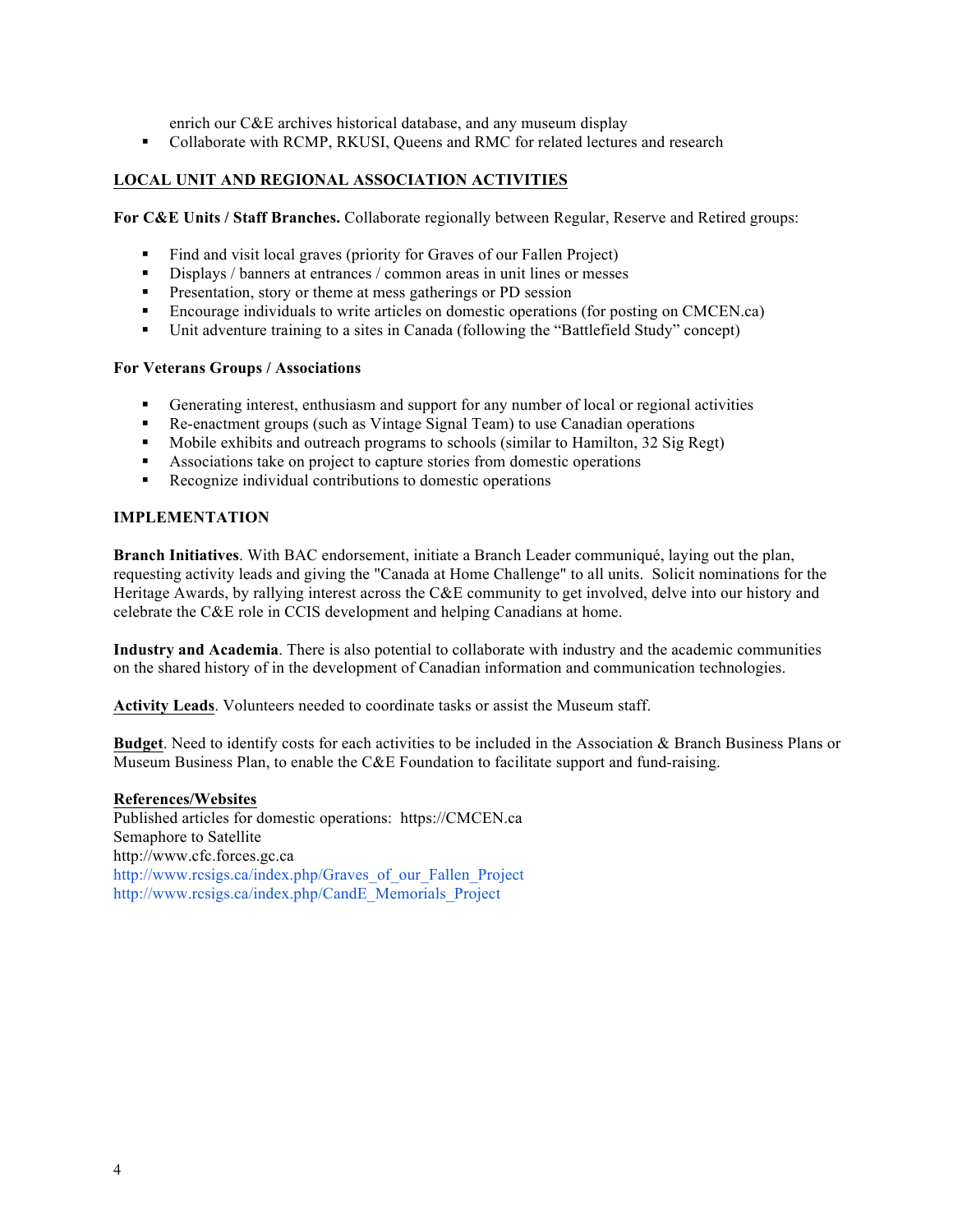# **ANNEX B - OUTLINE HERITAGE THEME 2019 – 'Canada's North'**

**Context**. This theme is motivated by the contributions by the C&E Branch, and founding elements, in Canada's North. Celebrate, preserve and educate C&E heritage through the lens of innovation in three areas:

- history and evolution of NORAD (including radar lines);
- history of NWT&Y Radio and pioneering of the North; and
- related to both, the pioneering of Canadian CIS /IT with industry.

**Aim**. To educate Canadians, and military community, on the legacy of the C&E Branch in building Canada's north, through commemoration of our heroes, investigation into their missions and telling of their stories.

**Concept**. Some activities will be coordinated through the H&M Committee. The main impetus, however, will be the generation of local interest by Regular / Reserve units and veterans groups. The intent is to align heritage initiatives under the theme, and does not preclude the celebration of other significant milestones.

### **CENTRALLY COORDINATED ACTIVITIES**

### **National Commemorations / Other (Non-Theme) Milestones**

**•**  $75<sup>th</sup>$  Anniversary of D-Day. RCA inviting C&E community to participate in Normandy battlefield tour.

### **For C&E Units / Staff Branches**

- 11 Nov, Canada's North at Vimy Gate or other Remembrance Day ceremonies
- "Op MERCURY GOLD": a summer tour (battlefield study approach) of sites in Canada's north:
	- Whitehorse, Mayo, Dawson, Burwash Landing
	- Re-enact the original river boat trip into Mayo and/or Dawson
	- Bring 2 x PRC-138 (modern) or other HF sets (museum pieces from the era that work) and conduct a link. If the original message is archived in radio logs, re-send
	- Practice panning for gold
- Visit memorial sites dedicated to Signallers and Communicators
- Presentation, story or theme at TGIT/TGIF, special gathering or PD session:
	- CO CFS Alert for Hercules crash / Search & Rescue
	- HADCS development, deployment and support
- online submissions to http://www.cmcen.ca and submission to Legion or military magazines

#### **For Veterans Groups and Associations**

- § Generating interest, enthusiasm and support for any number of local or regional activities
- Re-enactment groups to use Canadian operations (maybe the North)
- Mobile exhibits and outreach to schools by associations
- Associations take on project to capture stories from northern or at home pioneering
- Honour individuals, exploring the northern lakes named in honour of Communicators and Signallers.

#### **Professional Development & Education**